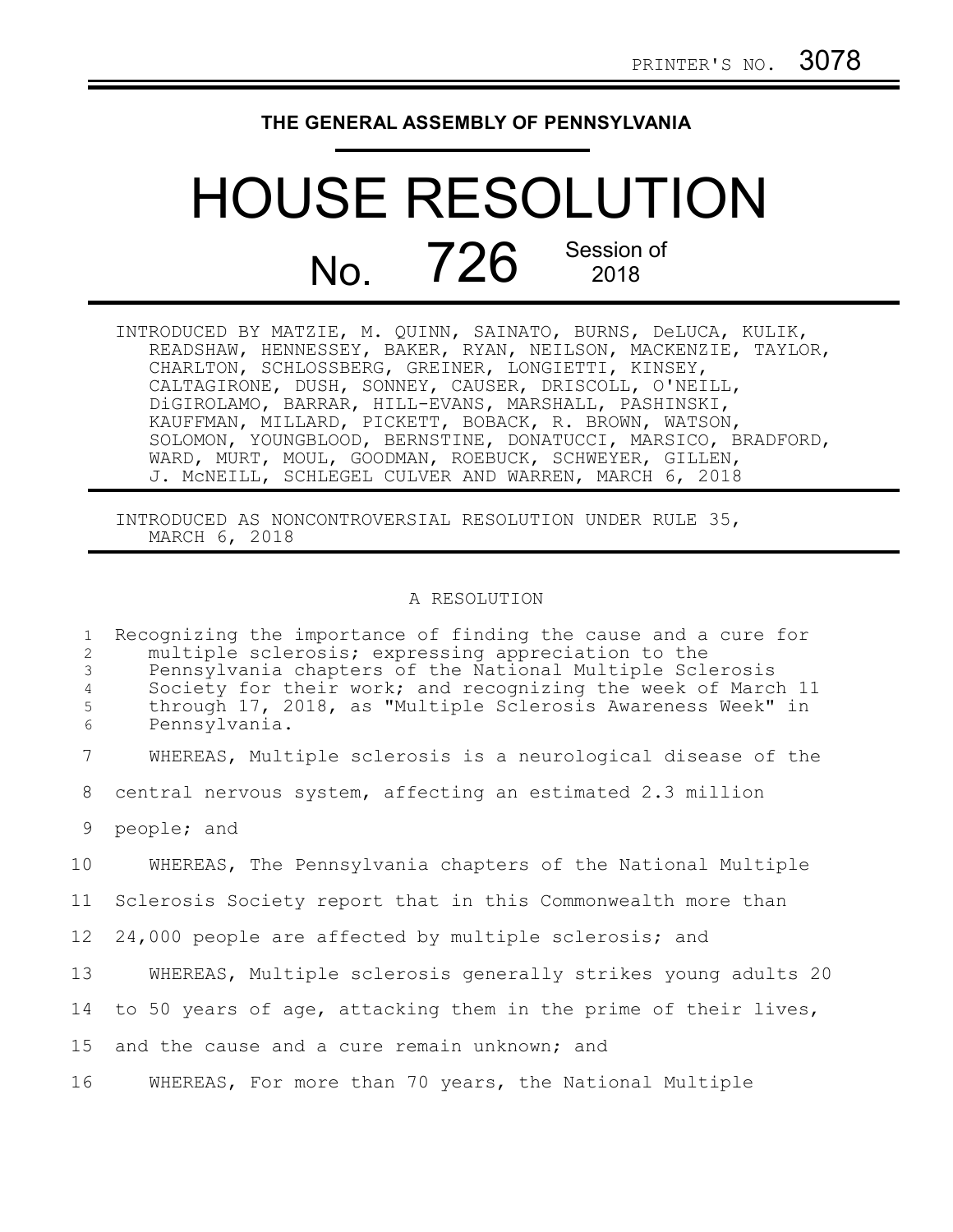Sclerosis Society has been committed to heightening public knowledge and insight about this devastating and crippling disease and ultimately finding a cure; and 1 2 3

WHEREAS, Since 1946, the National Multiple Sclerosis Society has been a driving force of multiple sclerosis research, relentlessly pursuing prevention, treatments and a cure by investing more than \$900 million in groundbreaking research; and WHEREAS, Funds raised by the National Multiple Sclerosis Society provide \$42.1 million in funding for 380 research projects at the best medical centers, universities and other institutions throughout the United States and abroad, which has lead to many breakthroughs in the treatment of multiple sclerosis; and 4 5 6 7 8 9 10 11 12 13

WHEREAS, Finding the cause and developing a method of prevention for multiple sclerosis is an important task that all Pennsylvanians should support; therefore be it 14 15 16

RESOLVED, That the House of Representatives recognize the importance of finding the cause and a cure for multiple sclerosis, a perplexing and painful disease which affects hundreds of thousands of Americans, including many 17 18 19 20

Pennsylvanians; and be it further 21

RESOLVED, That the House of Representatives express its appreciation and admiration for the major work that the National Multiple Sclerosis Society has done to heighten the public's knowledge and insight about Multiple Sclerosis; and be it further 22 23 24 25 26

RESOLVED, That the House of Representatives recognize the week of March 11 through 17, 2018, as "Multiple Sclerosis Awareness Week" in Pennsylvania and encourage the residents of this Commonwealth to join in the fight to end this devastating 27 28 29 30

20180HR0726PN3078 - 2 -